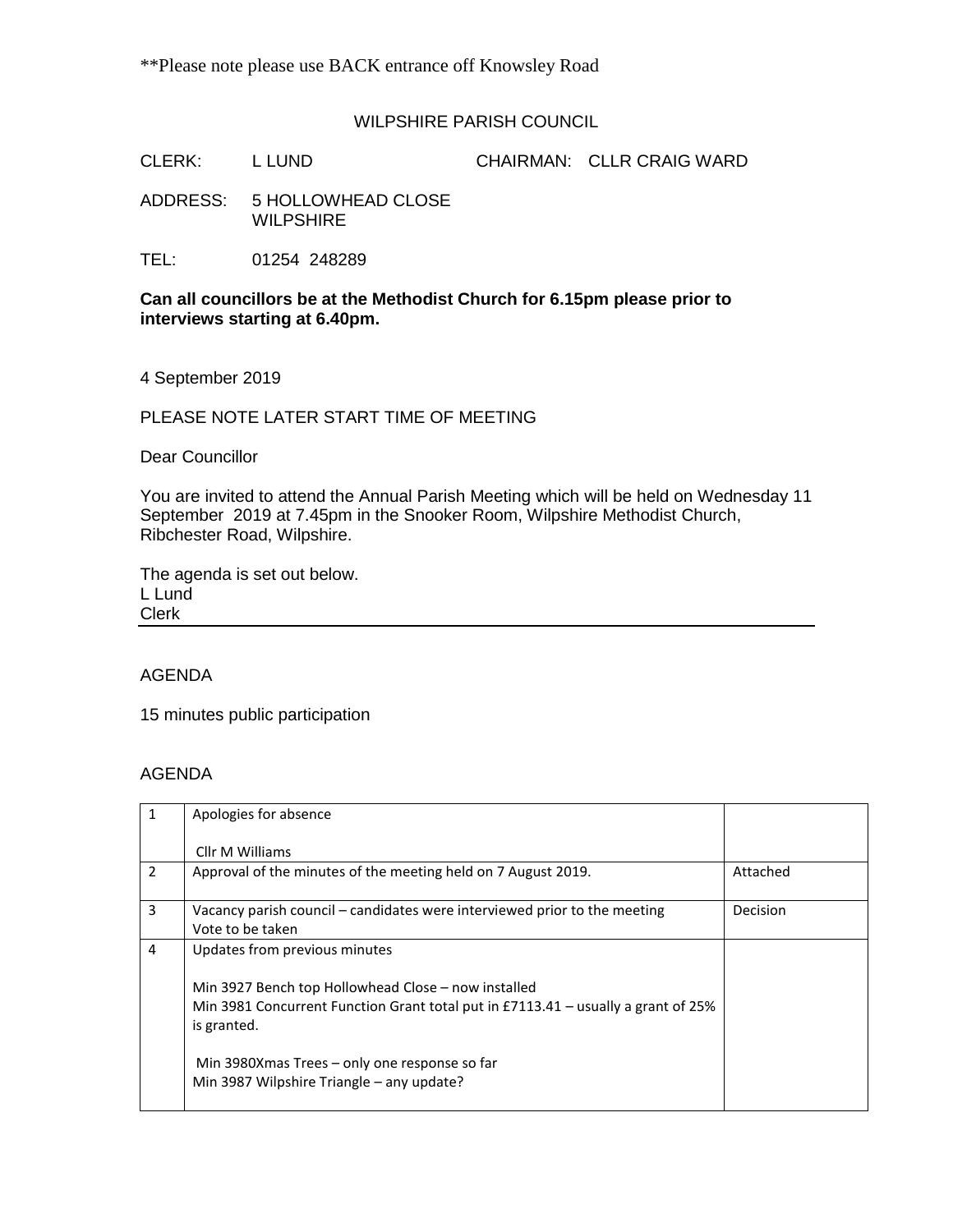# \*\*Please note please use BACK entrance off Knowsley Road

| 6              | <b>Blocked drains</b>                                                                                                                                                                                                                                                                                                                                                                                                  | Cllr Bremner |
|----------------|------------------------------------------------------------------------------------------------------------------------------------------------------------------------------------------------------------------------------------------------------------------------------------------------------------------------------------------------------------------------------------------------------------------------|--------------|
| $\overline{7}$ | Policy re communication and response times including monitoring of Council email<br>especially when Clerk on holiday                                                                                                                                                                                                                                                                                                   | Cllr Bremner |
| 8              | Weeds by kerb on highway                                                                                                                                                                                                                                                                                                                                                                                               | Cllr Bremner |
| 9              | PLANNING APPLICATIONS SINCE THE LAST MEETING                                                                                                                                                                                                                                                                                                                                                                           |              |
|                | Planning Application 3/2019/0543 Winton Whalley Road Wilpshire                                                                                                                                                                                                                                                                                                                                                         |              |
|                | Wilpshire Parish Council objects on grounds that modified containers are<br>unsuitable for permanent domestic accommodation purposes and asks that if<br>permission is granted the condition for it to be ancillary accommodation to the<br>main house is continued and for it be for a temporary period rather than<br>permanent.                                                                                     |              |
|                | Planning Application 3/2019/0707 - The application is for a loft conversion and<br>single-storey kitchen extension to rear at 18 Bryers Croft Wilpshire.                                                                                                                                                                                                                                                               |              |
|                | https://www.ribblevalley.gov.uk/site/scripts/planx_details.php?appNumber=3%2<br>F2019%2F0707                                                                                                                                                                                                                                                                                                                           |              |
|                | Planning Application 3/2019/0771 Application for the Construction of a two car<br>carport on the southern boundary of the property at 40a Knowsley Road Wilpshire<br>here is a link to view the application on our website:<br>https://www.ribblevalley.gov.uk/site/scripts/planx_details.php?appNumber=3%2<br>F2019%2F0771                                                                                            |              |
| 10             | Meetings attended by Councillors                                                                                                                                                                                                                                                                                                                                                                                       |              |
|                |                                                                                                                                                                                                                                                                                                                                                                                                                        |              |
| 11             | Items for the website                                                                                                                                                                                                                                                                                                                                                                                                  | All          |
| 12             | Accounts for approval<br>L Lund September salary £470.40 - tax £94.08 = £376.32 cheque 102027<br>HMRC £94.08 cheque 102028<br>C Walton £ 349.22 invoice C0003464 cheque 102029<br>RVBC Newsletter £350.00 - invoice number sdebt95689 cheque 102030<br>Web Design by Magic £29.99 Web hosting cheque 102031<br>Ark Plastics Ltd £700.80 cheque 102032<br>Paul Mollart £70.00 strimming of Snodworth Path cheque 102033 |              |
| 13             | Triangle-Large British Legion plastic poppies & soldier silhouette-Remembrance<br>Sunday.                                                                                                                                                                                                                                                                                                                              | Cllr Gaffney |